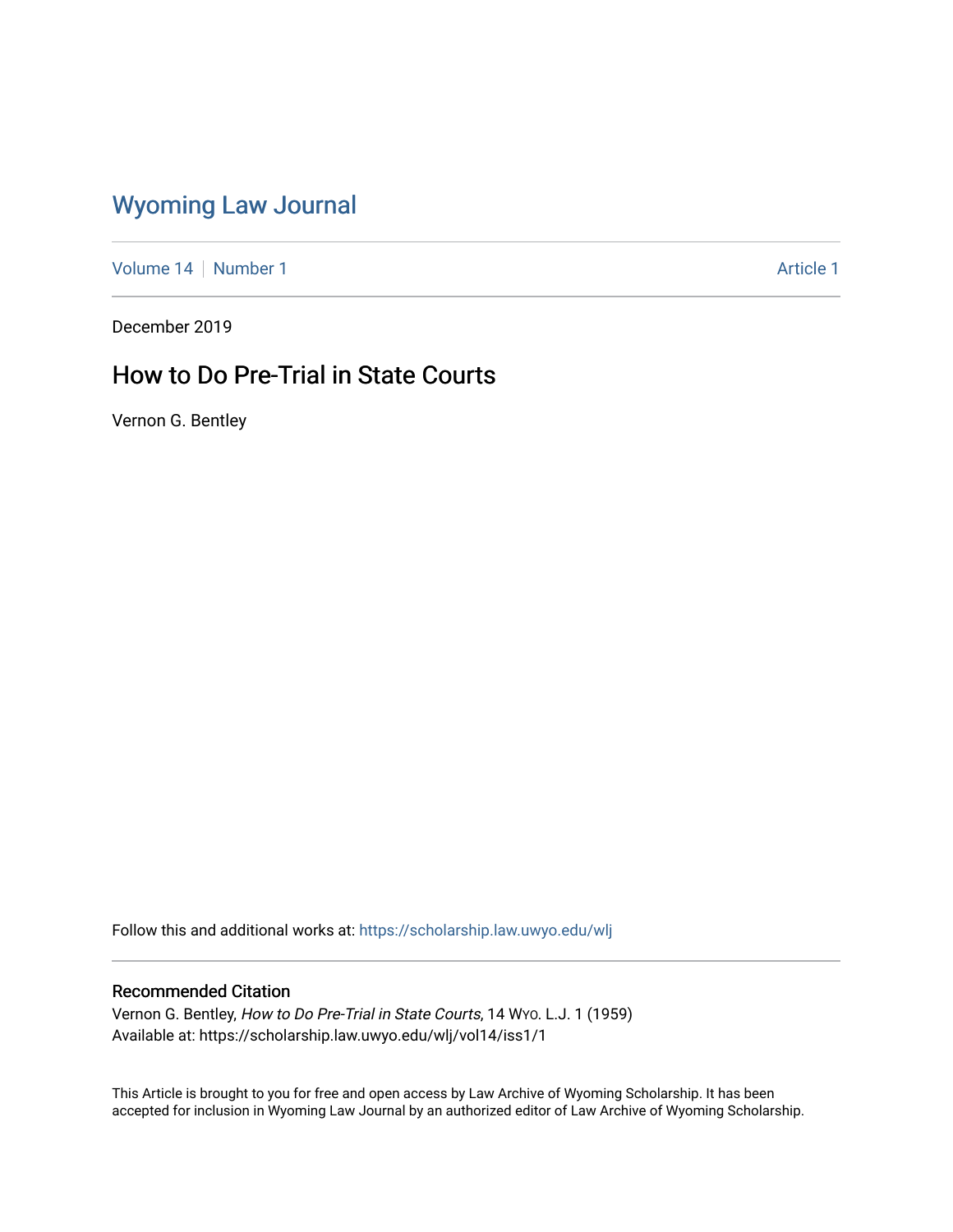#### HOW TO **DO** PRE-TRIAL IN STATE COURTS

### **VERNON G. BENTLEY\***

As you have heard **I** am a State Trial Judge, and **I** would guess the reason I am here is that Wyoming is one of the latest states to adopt and operate under rules which are substantially the Federal Rules of Civil Procedure. We adopted these rules in Wyoming on December **1, 1957,** after some years of agitation for them by the Bar and what seemed to be a reluctance on the part of the Supreme Court to promulgate the rules under authority granted to the Court by a legislative act in 1947. I think it is fair to say that most of the lawyers and Trial Judges in Wyoming did not have too much of an idea what the rules were about and we have been busy trying to operate under them since that date.

Our University of Wyoming Law School scheduled a symposium on the new Wyoming Rules of Civil Procedure in early January of 1958. A good proportion of the bench and bar attended. We had the privilege of hearing Judge Murrah, Judge Charles E. Clark, members of the Wyoming faculty, and attorneys with experience in practice under the rules from Denver. The University of Wyoming Law Journal contained these proceedings verbatim and was distributed to all lawyers in the state. Later that spring the Wyoming Judges met in Annual Conference and had the advice and counsel of Judge Murrah.

As you who have gone through this same experience might expect, we floundered around considerably. After all, when you have to basically change the way you have practiced law for many years it is not surprising to have some of the lawyers say things about the practice under the rules that remind us a little of Bob Hope when he said he would probably quit the human race if they would only give him back his entry fee.

The difficulty we find ourselves in is because the changes we have made are fundamental and require changing of habits long held and practiced. We, as lawyers, in Wyoming had developed a pretty good way of life under the code pleading system. We could file a case and sit on it for a long time. We knew the other fellow wasn't likely to answer our petition, because we probably hadn't found out or pleaded the facts. We knew he would file a motion to make more definite and certain which wouldn't come up for a while so we could talk with our witnesses and look over those records or reports the client would bring up at some later date. If it happened we did have most of the facts the other fellow probably would file a demurrer anyway and that would give us time to whip the matter into shape later. Also, many of our cases involved insurance con-

**<sup>\*</sup>BA., LL.B., University of Wyoming. District Judge, Second Judicial District, State of Wyoming.**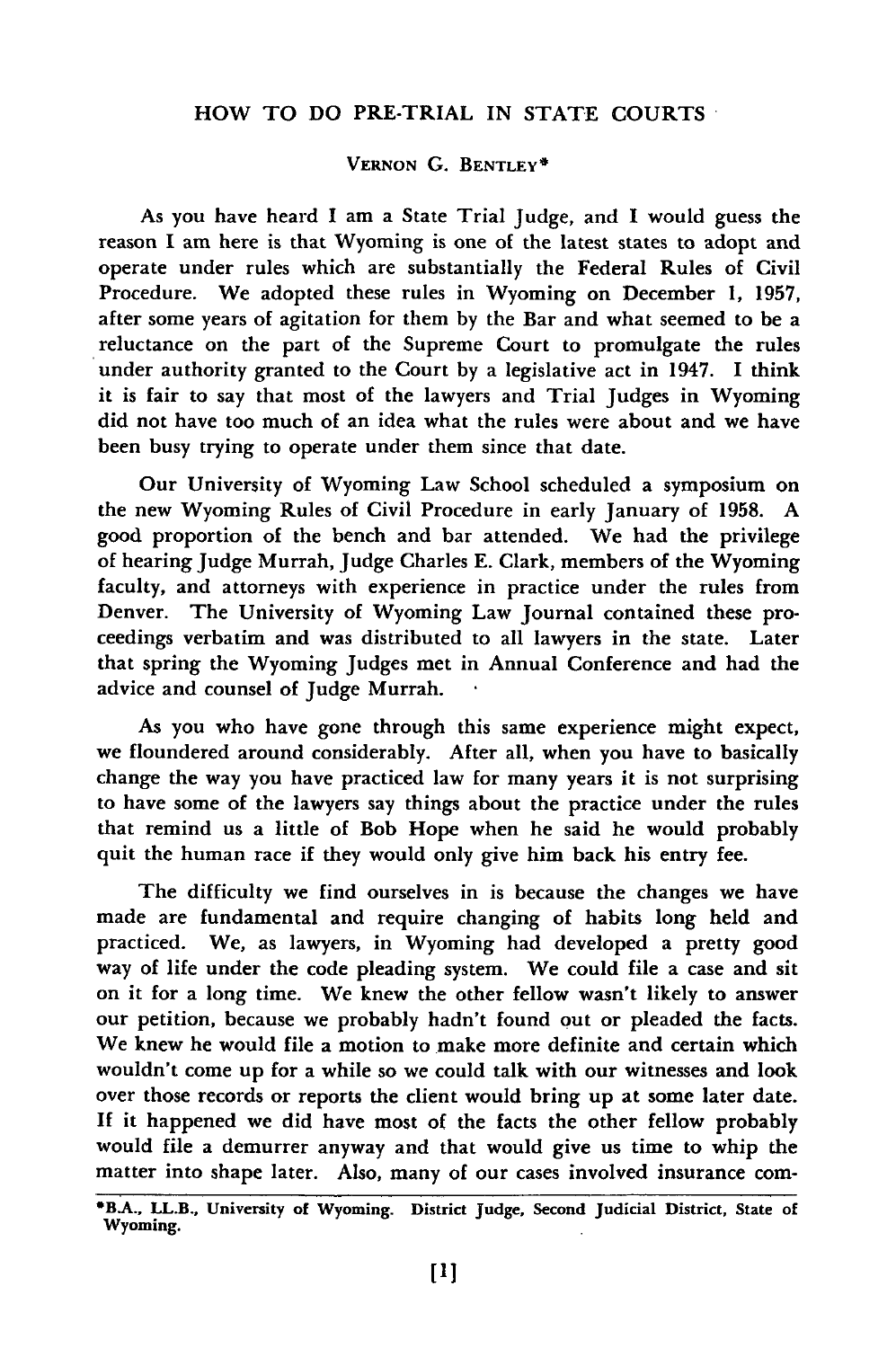panies and they probably would settle the matter before trial anyway. So, we coasted along, made a pretty good living, and were pretty happy.

Then, we woke up to find we had the Federal Rules. Things were changed. Someone filed a complaint against our client and we had to file an answer within 20 days, and not on the third Saturday after the second Monday. Worse than that, the complaint didn't tell us much except that they wanted to see us in Court. Worse than that, the complaint seemed to conform to the forms adopted by the Supreme Court and the Judge had already let us know a Motion to Make More Definite and Certain probably wouldn't do us any good. We were told to discover.

Now, discovery is a wonderful thing, the key to the whole new procedure, but it is not as easy as it sounds when you haven't done it. But we have had a real interesting time. The Judges, as **I** say, didn't know much more than the lawyers, but we immediately had to start refereeing angry sparring matches over what had to be disclosed and what did not. This necessitated a fundamental decision on the part of the Trial Judge and it is the decision that must be made and enforced by the Trial Judge if the rules, including pre-trial, are to work successfully. That decision is whether the parties must fully disclose the facts at all stages of the procedure or not. You might say that such a statement over simplifies matters, but I don't think so. The decided cases in this field seem to be somewhat of a hodge-podge. Our Wyoming lawyers have been able to find cases which are good authority to sustain or overrule any objection or request made to the Court. Why is this so? **I** think it is so because we are in the midst of a revolutionary type change and different Courts have resisted, or hurried the change as their basic feeling toward the change would indicate. It seems to me they might have put a postscript at the end of their decisions saying either "P.S. We like the idea of the rules" or "P.S. We don't like the idea of the rules."

We have no definite idea what our Wyoming Supreme Court will hold when some of these matters come before them, but a good indication was given in a recent decision in a case decided July **28, 1959,** *Barber* v. *State Highway Commission,* when Justice Parker delivering the opinion of the Court made a statement that: "However, under the Wyoming Rules of Civil Procedure, the bar and bench of this state are dedicated to a full and fair disclosure of all the facts in a case at or prior to' the time of trial with no withholding of certain matters to be used as secret weapons."

Our Wyoming Pre-Trial Rule is Federal Rule **16** with the added provision that pre-trial will be mandatory upon request of any party. Wyoming District Judges went a step further in the spring of **1958** when we adopted a form of order for pre-trial hearing under the general authority of Rule **83** which contemplates local rules to supplement the general rules for regulation of local practice. This rule is significant because it provides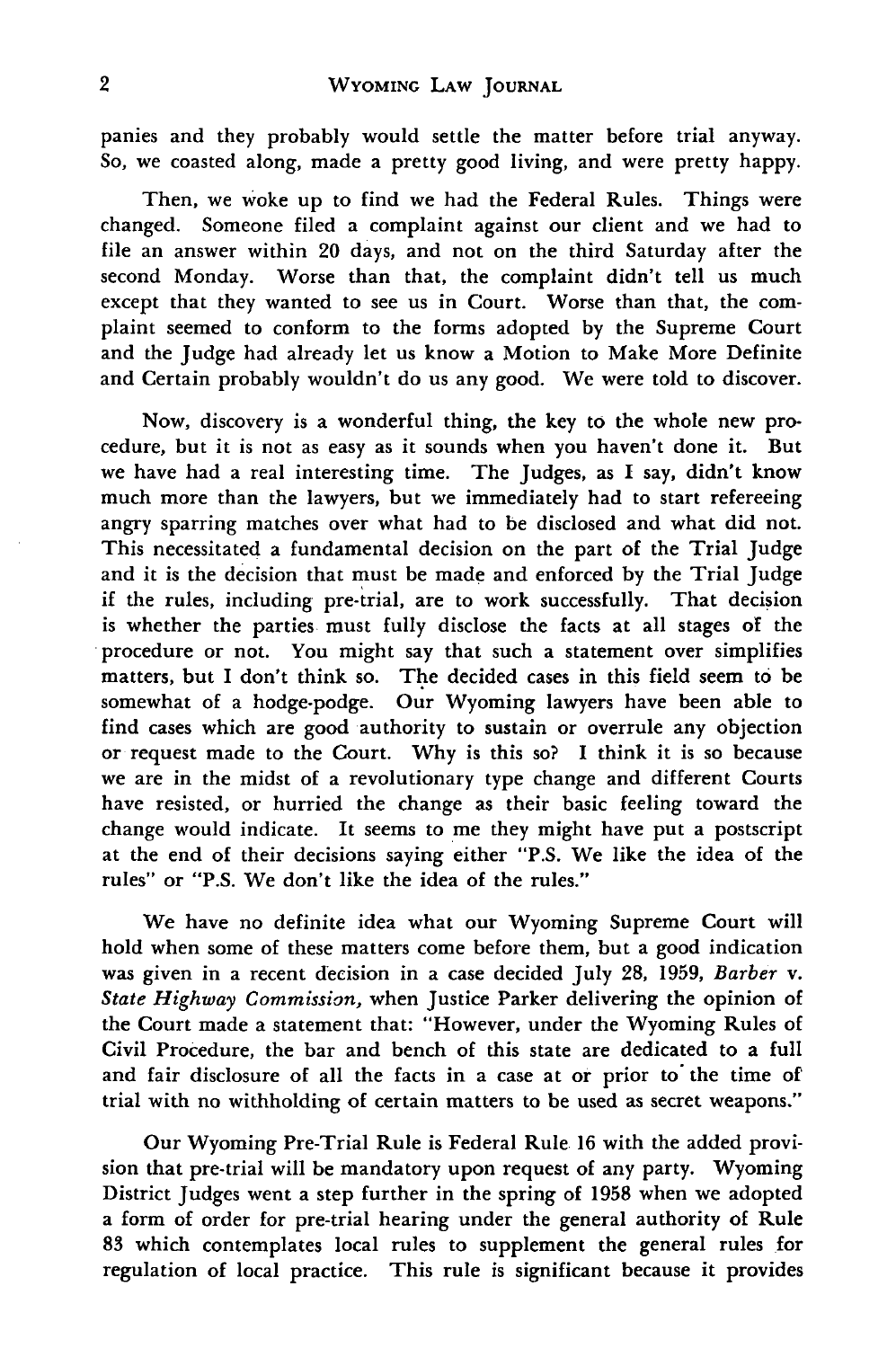generally that pre-trial is premature until discovery is exhausted. This local rule is intended to save the time of the attorneys and the Court at pre-trial just as Rule **16** is intended to save everyones time at trial.

The form for this rule came from the Western District of Oklahoma and Judge Stephen S. Chandler by way of Judge Murrah. With antecedents like that you would think it would be accepted without question, but I am sorry to say that it wasn't. In fact the question at the next ensuing State Bar Meeting was on a motion the effect of which was to censure the District Judges for moving too fast and I think it would have passed if one of the Judges hadn't gotten up and said, "You can't do that to us." They didn't, but the trial courts got the impression that the bar thought we were too quickly changing their way of doing business by requiring full disclosure and full use of discovery before pre-trial. Since that time we have worked along together, and I believe we are making good progress in living with and making the rules work effectively in the expeditious disposition of lawsuits.

With this background may I turn to the specific matter of "How a Judge thinks pre-trial should be done in State Courts." Of necessity my discussion will have reference to Wyoming Courts and our experience under the pre-trial rule and the local rule I have described. This approach should be a valid one because I feel certain we are fairly typical of State Courts.

First, we have a primary question of whether there should be pre-trial in every case. The pre-trial order I have described was agreed to by the Wyoming District Judges in annual conference. Some counsel argue that many cases are too small to pre-try because of expense by reason of the time involved. They have particular reference to automobile intersection type accident cases and insist that they can and will pre-try these cases themselves. We agree that this is proper and in fact we certainly do not object if counsel appear with pre-trial completed. This often occurs in such cases.

Our rule next provides that all cases will be placed on a pre-trial docket and pre-tried on a date fixed by the Court with reasonable notice of the time and place of such pre-trial to be given by the Clerk by mail to counsel of record. The time of pre-trial is a troublesome problem for all involved. In reading the literature in this field it appears there are many different systems used. Some Courts have a preliminary pre-trial just after issue and a full dress pre-trial shortly before trial. Some have a pre-trial immediately before trial, and some several weeks before trial. I think the rule should not be rigid-that the Court should vary the rule with the type of case and try to determine and meet the convenience of counsel. This sometimes is difficult because some counsel feel it is never convenient to face the music, but we have tried to be flexible in setting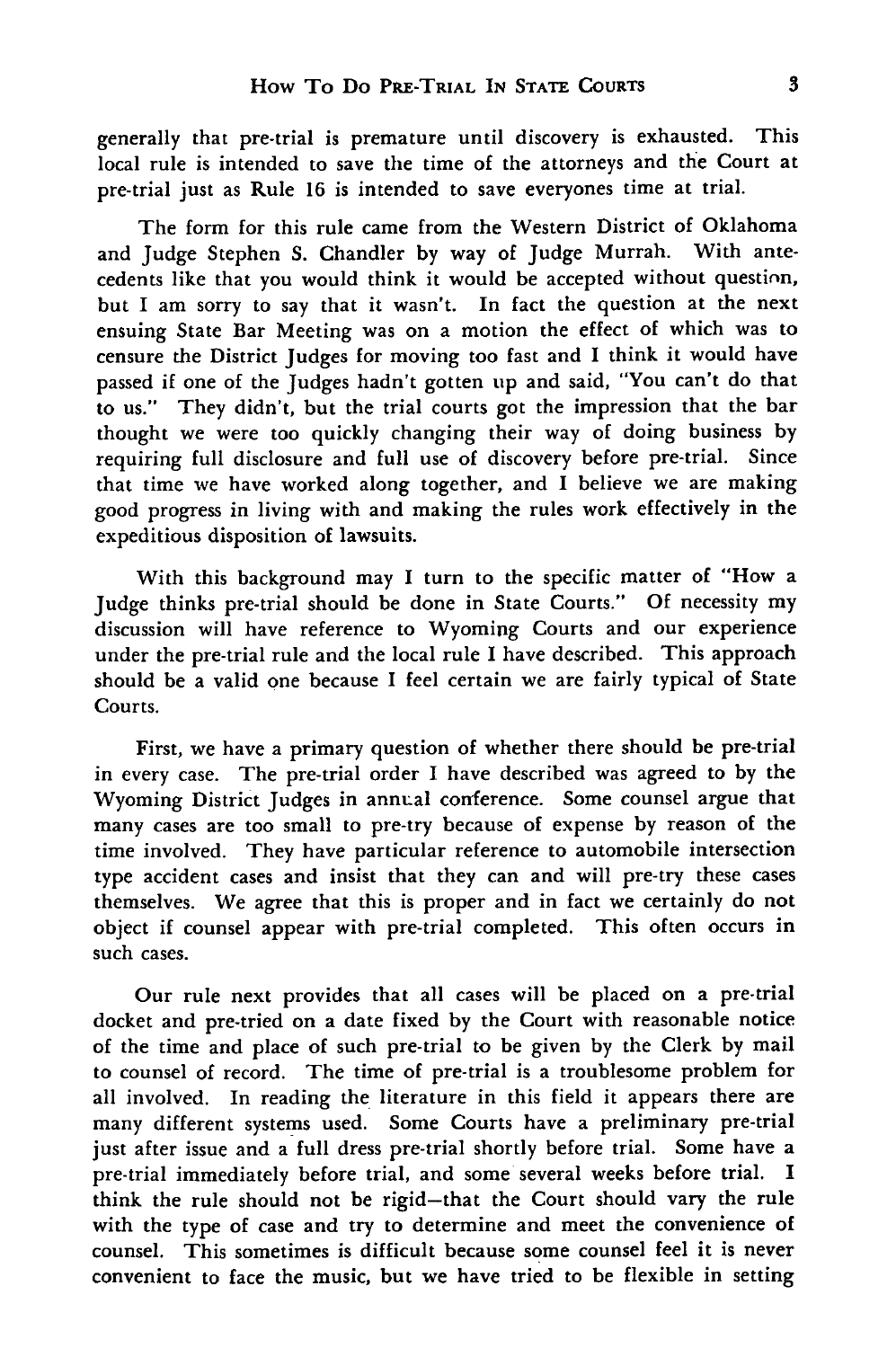pre-trial. We have come around to the thought that the pre-trial should be several weeks before the case will be actually tried, at a time when counsel knows he should be prepared because it looks like he will have to try the case anyway.

Our pre-trial order next provides that counsel who will actually try the case appear for the pre-trial. This is a must if the procedure is to be effective. **I** have wasted many hours with local counsel in pre-trial only to have co-counsel from out of town object strenuously to everything agreed upon and try to reopen every concession made **by** his local representative. **Of** course, the Court is difficult about this. As a matter of fact our Judges have decided there should be no pre-trial without counsel who will actually try the case, and **I** now continue the matter if they are not present.

Our order says that: "The attorney who will actually conduct the trial is required to appear before the Court for a conference to consider the matters which may assure justice and expedite the disposition of the action. To obtain this purpose with a minimum of time and effort each attorney should become thoroughly familiar with his case before pre-trial."

"Prior to pre-trial, attorneys should:"

Here follows a list of things we believe should be done prior to pretrial if it is to be effective, and here is the strength of what we are trying to do. The first of these things to be done before pre-trial is:

**" (1)** Complete all discovery." We believe it is not possible to have a good pre-trial unless discovery is completed. Under the code the theory was that we informed each other what the case was about in formal pleading of the facts. Under the rules we are not required to do this. The suggested and accepted forms have been characterized as "notice pleadings" and they aren't much more than that in our jurisdiction. **I** have had several attorneys suggest we go to trial on such pleadings without discovery and pre-trial, and on reading the pleadings **I** certainly didn't know what the case was about, and they wouldn't really know from what they had pleaded. The only way attorneys can determine the facts successfully and properly is **by** use of discovery. It is a wonderful tool. You can really find out what the opposite party thinks the facts are and you can tie them down to what their story is in specific detail, much more specifically than was likely under the code. You can find out specifically what documentary evidence he has and make him show it to you. You can find out whether he disputes your documentary evidence or is willing to admit it. In short, **by** proper use of discovery you should **be** able to find out exactly what the case is all about from the witnesses and you must do so since you will not be able to tie the opposite party down **by** a formal detailed pleading of facts as you were able to do under the code.

It is extremely important to complete discovery before pre-trial since you are not ready to simplify issues or arrange an orderly and efficient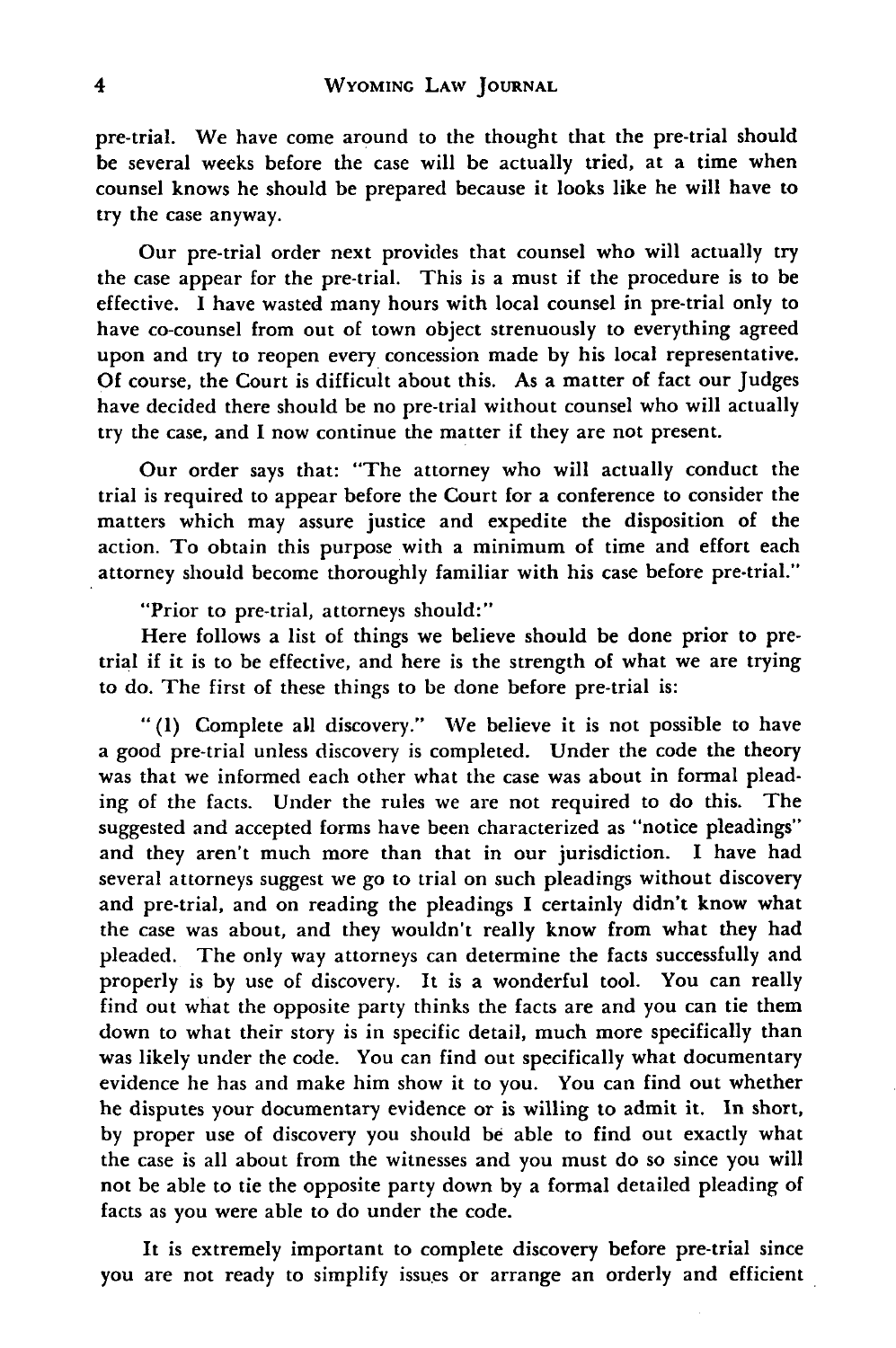trial if you do not. If discovery is postponed until after pre-trial such discovery might change your claim or defense and you might be in difficulty because you didn't have full knowledge of what the case was about at the proper time.

Our Wyoming attorneys have complained that discovery is expensive. Certainly depositions are expensive. To obviate this some counsel in our state have stipulated to take depositions **by** sound recording without reporter's fees. We are beginning to make more efficient use of the interrogatory procedure which is not particularly costly and can be very effective when counsel discovers that the Court will certainly make the other fellow answer up properly if he tries to be evasive or hold back in his answers. It has been suggested that it is cheaper and easier to wait until pre-trial to try to get opposing counsel to stipulate without the expense or trouble of discovery. This is fine if he will stipulate. **Why** not contact him early in the game and find out what, if anything, he will do? When the bar decides that the Court is going to make them disclose the facts at every stage of the game they usually are willing to cooperate with each other informally in discovery to the end result of efficiency for all concerned. **If** you are willing to tell your story to opposite counsel in this case he will likely do the same for you the next time. The lawyers in my district have gone a long way in completely informal discovery and exchange of information to the benefit of everyone concerned.

Next our Order as to things to be done before pre-trial says:

**"** (2) Mark all exhibits and documents for identification and furnish copies to opposing counsel." We have had good success with this portion of the rule. Everyone realizes that much trial time can be saved **by** marking and receiving in evidence the documentary evidence about which there is no dispute. We have had some trouble about the requirement of marking before pre-trial and have come around to the idea of mechanical marking at pre-trial, but disclosing before pre-trial. Our order requires that copies be furnished to opposing counsel which is often not practical. We had a good discussion of this problem at a local bar meeting last week and the general thought was that the bar could arrange for exchange of information on an informal basis in most cases. **If** discovery has been completed and counsel is in fact ready for trial in the future this poses no problem. If counsel has not completed discovery and marshalled his evidence, pre-trial is a poor place for him to begin.

Next in our before pre-trial requirement list is:

**"(3)** Stipulate in writing to as many facts and issues as possible." I am frank to say that we have not yet gotten to the stage where counsel have always found it possible to stipulate to facts and issues before pretrial, but the practice is developing as we get more experience.

**If** discovery is completed and counsel do know all about the case, it is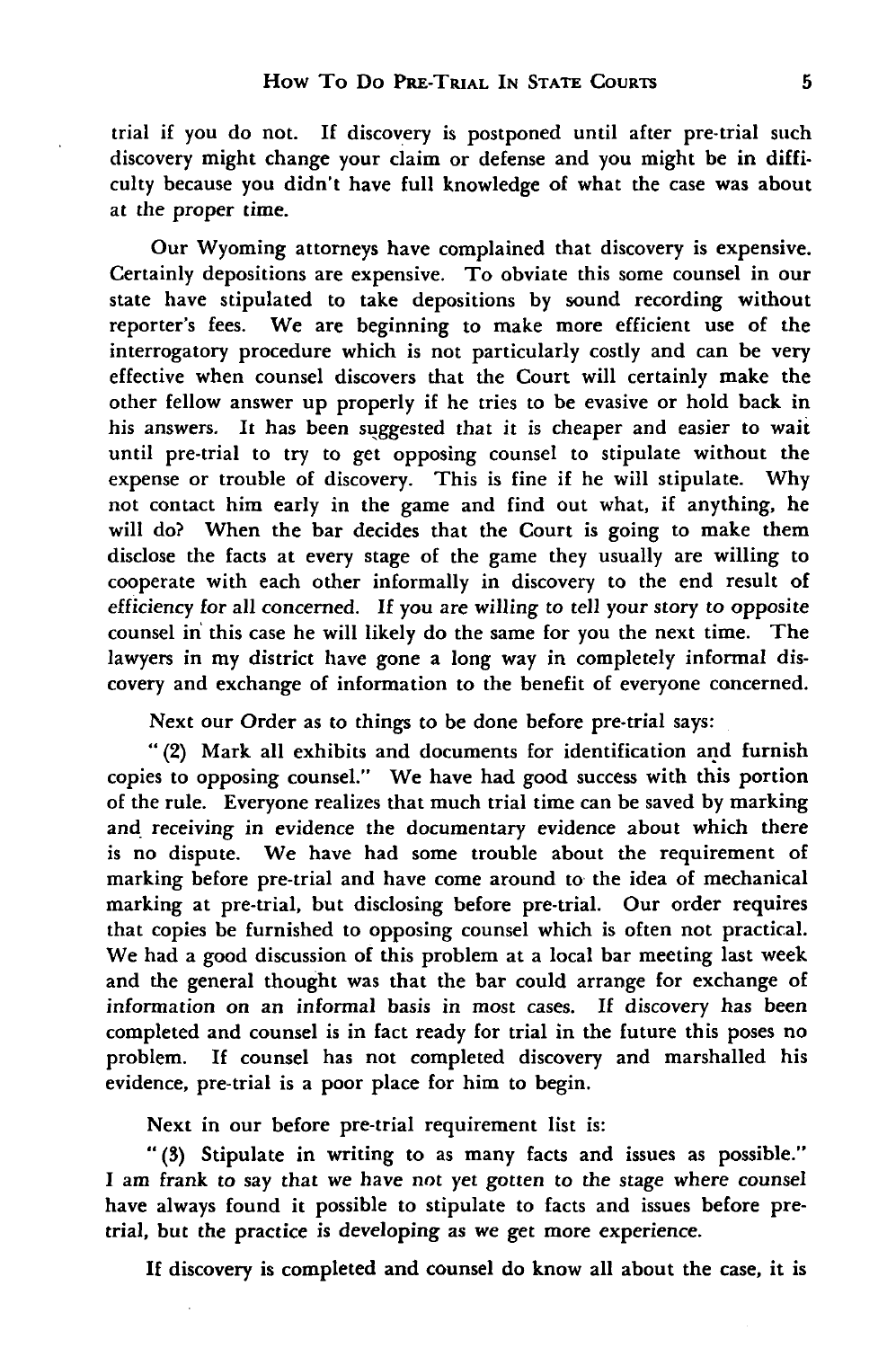obvious that they should be able to agree on many facts and issues. It is also obvious that they can more efficiently stipulate in advance of pre-trial than at pre-trial. They will be able to more fully consider the effect of whatever they do stipulate. They will certainly save a great deal of time at pre-trial. Also, they will have proper opportunity to get their client's approval to stipulations. This can save explanations and embarrassment. It also ruins the excuse that counsel would like to stipulate but can't do so without consultation with his client. An attorney has no business at pre-trial without complete authority from his client.

The next provision in our Order reads:

"(4) Furnish opposing counsel names and addresses of all witnesses, the nature of their testimony, doctor's reports, and like instruments, and complete all other matters which may expedite both the pre-trial and the trial of this case." Here we have some real controversy. Counsel have generally been willing to furnish names of witnesses but some have held back as to the disclosure of the nature of specific facts of their testimony. These counsel insist that we have gone too far in this requirement, that to make counsel disclose witnesses and what they are going to say will ruin the art of advocacy-that it penalizes able counsel and aids the lazy counsel. The best answer we can make as Judges is that it must be so if we are to do the **job** we are charged to do by society-that is to efficiently dispense justice in our Courts in a timely manner. I submit that we have changed the practice of law with these rules and that we are taking away some of the surprise and strategic advantages previously had by able and hard-working counsel, but that we have done so in the name of justice and we must stand by what we have done. As Courts we are not interested in surprise or tactics as such, but are primarily interested in seeing that all of the proper and necessary evidence is presented for decision.

Later in our Order is a section marked "After Pre-trial." Here we say that if any additional exhibits or documents, or witnesses are discovered they must be disclosed at once or they will be rendered inadmissable and incompetent at the trial. We have assured counsel that we fully intend that such rule should extend to documents or to witnesses intended for rebuttal or impeachment. This causes some consternation among those who have good impeachment or rebuttal documents or witnesses, but it usually also causes them to win their cases either before, at, or shortly after pre-trial. Certainly if they have impeachment evidence that can make the lawyer look and the impeached witness look bad at trial they probably can win the case, but why not do it before trial if the evidence is really that good and convincing?

Our Order next cautions that attorneys should not request information or admissions at pre-trial which prior thereto can be obtained by discovery procedure or by simple request, and next that attorneys should previously discuss the possibility of settlement. Settlement, of course, is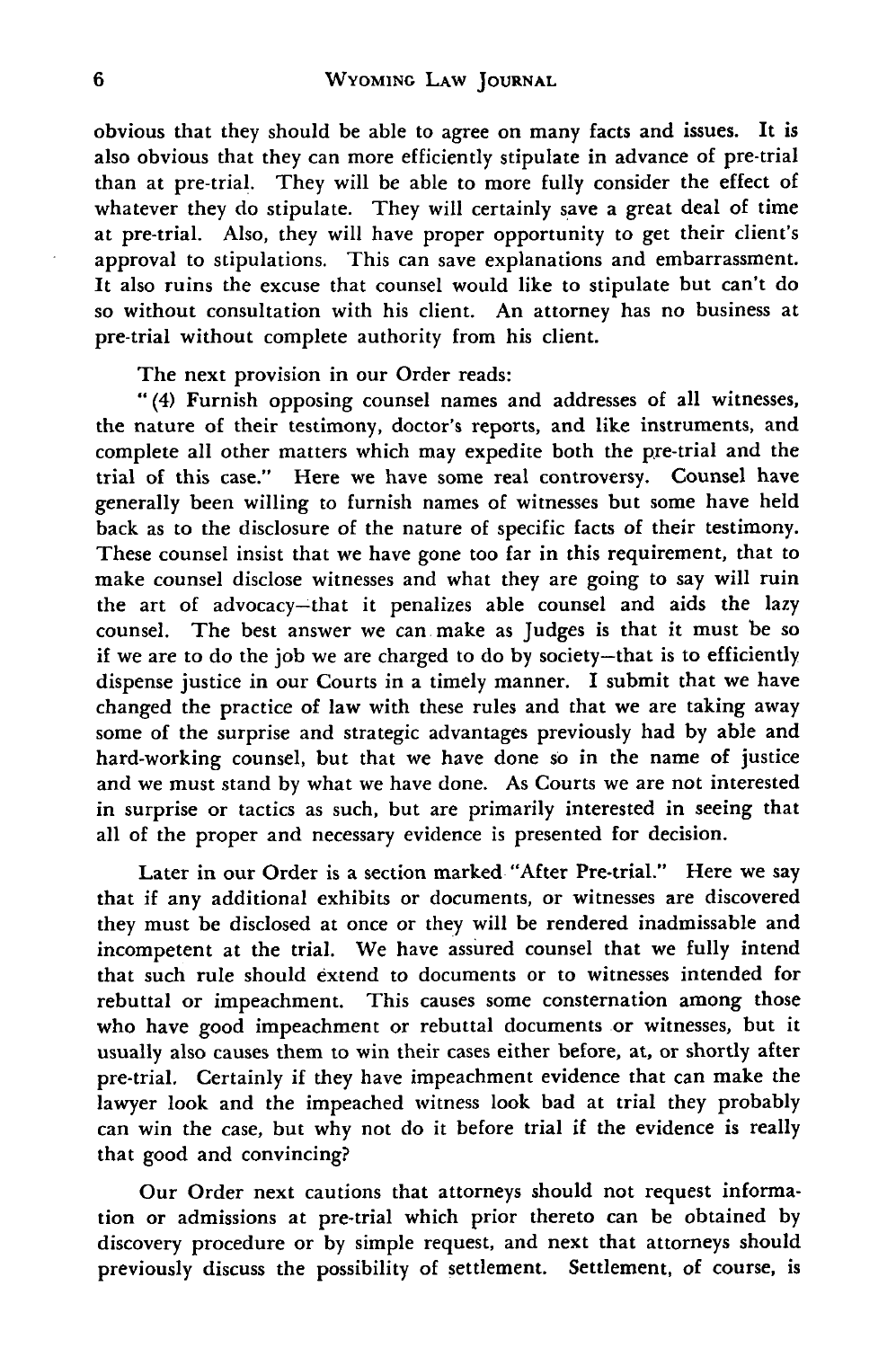one of the fine by-products of the pre-trial system. Since the adoption of the rules we have had many settlements in Wyoming because of the use of pre-trial and discovery procedures. Our requirements of discovery and preparation before pre-trial have caused attorneys who never did really look at their small cases until a day or two before trial to have a look at them. One big reason they failed to look at many of them was that they were small insurance cases which they felt relatively sure would be settled without trial. They still are settled without trial but because of the system of calling them up for consideration at pre-trial, they are getting settled earlier with a savings to all. Many lawyers are expert procrastinators under the guise of being busy. The setting of pre-trial builds a fire under them and they get the matter either settled or prepared earlier than usual.

Now, we get to pre-trial. We hold pre-trial under conditions set by the individual Judge. To date, each Judge has set the physical stage as he sees fit and there is no particular uniformity in our State. We all agree that the setting must be informal. We smoke, take off coats, and do talk freely. Sometimes we hold the conference in chambers, often in the court room, and we have been known to hold portions of the meeting in the hallway and the clerk's office. I have my reporter keep a running account of what goes on so that we can refresh our memory if a question as to what we have done should arise. We do, of course, make a pre-trial order as required by the basic Rule 16. I dictate it at the end of the conference or as the conference goes along and it is prepared, signed, and mailed to the attorneys after the conference.

Our formal Order for Pre-trial which I have been describing is simple in its direction for the conduct of the actual pre-trial. It presumes the work has been done. It says, "At pre-trial, attorneys should: (1) Fully advise the Court of all facts and legal issues involved, including details of all evidence to be presented; (2) Present all questions of law. The Court will then fix a definite trial time as convenient as possible for counsel."

I would not for a minute have you believe we are as efficient as all this implies. We are still fighting against non-acceptance by many of the bar of the fundamental changes the rules have brought about. They are dragging their feet and they show up at pre-trial without having complied with the requirements of getting the matter in hand before pre-trial, but the interesting fact is that one by one they have the exhilarating experience of winning a good case by virtue of the procedure and they suddenly become converts. I have in mind a big airplane case last year in which there were many counsel, a big claim, and much interest. We came on for pre-trial. The defendant with permission and over heated objection amended to plead assumption of risk. Plaintiff insisted on knowing who could testify to facts to substantiate the new defense theory. The Court directed that the witness and his probable testimony be disclosed. The plaintiff interviewed the witness and then dismissed the claim. A week's jury time and